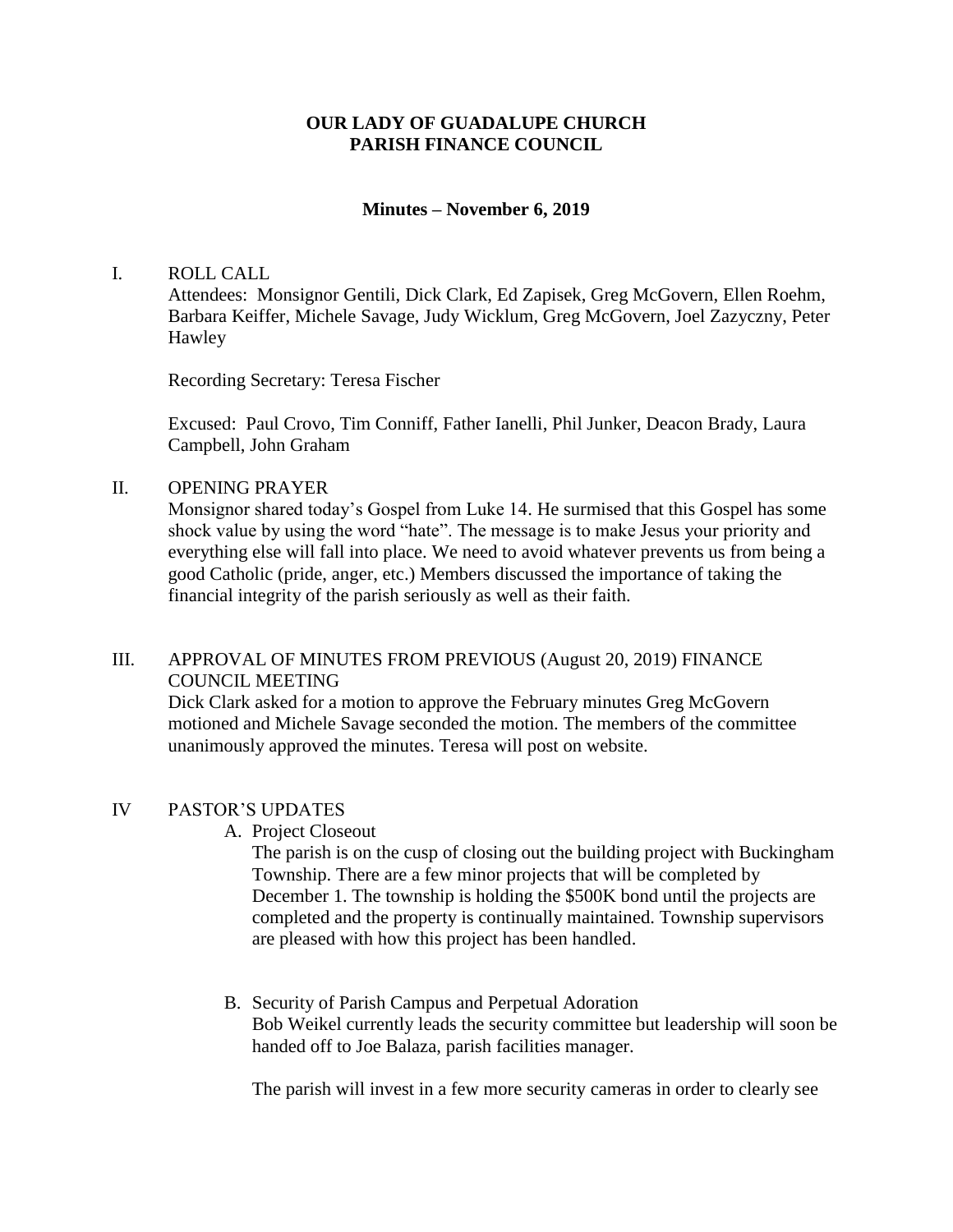the corners/signs of the parish campus. In addition, ushers lock the church doors shortly after Mass begins and monitor the doors to open for latecomers. This committee has worked very closely with the Buckingham Police and has researched many security options for the parish. They will continue to monitor future security needs.

During the recent 40 Hours, OLG had overnight adoration for the first time. The parish continues to work towards perpetual adoration although we are not ready to offer it at this time. The safety and security of our parishioners is paramount.

## V BUSINESS MANAGER UPDATE

- A. Update on search for new Business Manager Parish staff and members of the Parish Finance Committee (PFC) are currently interviewing for a new Parish Business Manager. Current Business Manager Ed Zapisek is preparing to retire. Monsignor appreciates the assistance of the PFC members who are helping with the search.
- B. Profit and Loss fiscal comparison vs. prior year **Income**

The Sunday Collection is averaging more than 7 percent above this time last year. The average is \$28,444/week vs. \$26,611/week in 2018. Social donations are down significantly as the recent comedy show had slow ticket sales.

The parish received \$4,643 in net rental income which is a new category. The Archdiocese of Philadelphia (AOP) assesses 12.25% of our net rentals. Ed is tracking rental expenses that the parish incurs to net against income.

### **Expenses**

Our assessment is up by 9%, which is the full effect of the AOP formula change. The interest expense is a major reason why expenses are up because initially mortgages start out with mostly interest. This demonstrates the importance of OLG paying off the loan as soon as possible.

Salaries have increased as we have additional staff on the payroll and more staff time allocated to the PLC rentals. Rectory expenses and maintenance are up significantly, as budgeted repairs have started.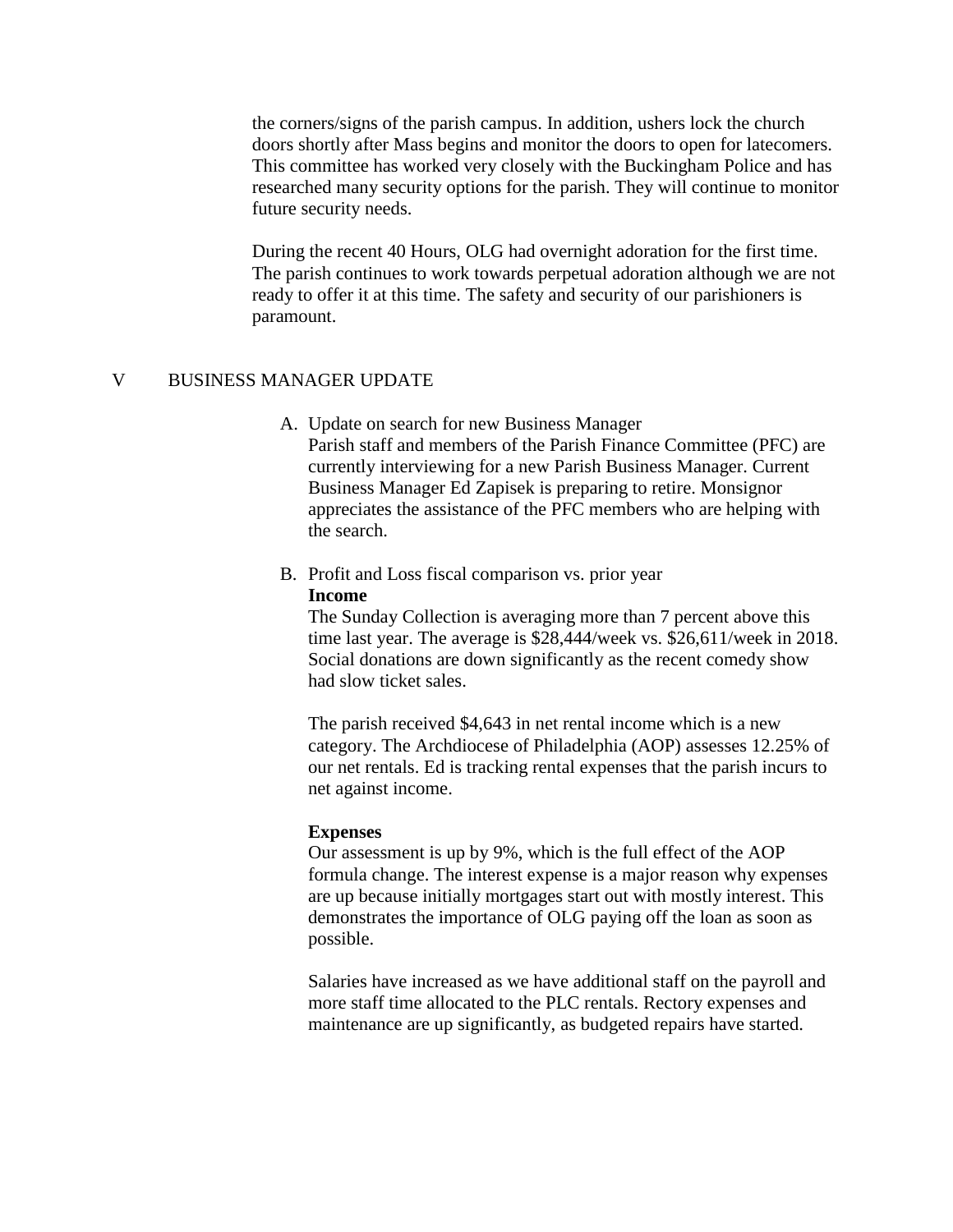## C. EGiving Promotional Giveaway

The PFC is holding a drawing for all Parish Giving participants who utilize egiving for their regular contributions. This includes current Parish Giving participants and new signups. A Phillies promotion for new signups was held in the spring with moderate response. Winners will be given a \$25 gift card. The December prize will be a reserved pew at the Christmas Mass of their choice.

# VI PARISH COMMITTEES & PROGRAMS UPDATES

A. Fiscal Responsibility Subcommittee

The Legacy campaign is up and running with a goal of \$5 million. The plan is to: 1) Pay off the \$1.5 million bank loan; 2) Extinguish the \$1 million loan with the AOP (balloon); 3) Pay down the principal of the \$6.5 million bank loan. Dick commented that the goal is aggressive but he hopes to reach it. Participants are responding generously.

Dick thanked the PFC for their support and in particular, Michele Savage, who put together an outstanding campaign, and the assistance of Joel Zazyczny and Ray Kalouche.

- B. Pastoral Council No update at the meeting.
- C. Evangelization Outreach Subcommittee Monsignor provided an update for Deacon Brady. The committee is planning outreach for Advent and Christmas and has plans to host a Parish Mission in the spring.

# VII. QUESTIONS/CONCERNS/NEW BUSINESS No new business.

PFC members inquired about the next Fiscal Report to the parish. Committee agreed the next report could be as late at March 2020.

# VIII. NEXT MEETING

The next Joint Meeting is Wednesday, December 18, 2019 at the PLC. The next PFC meeting is Tuesday, February 18, 2020.

### IX. CLOSING PRAYER

During the month of November and All Souls Day, the council members recalled the